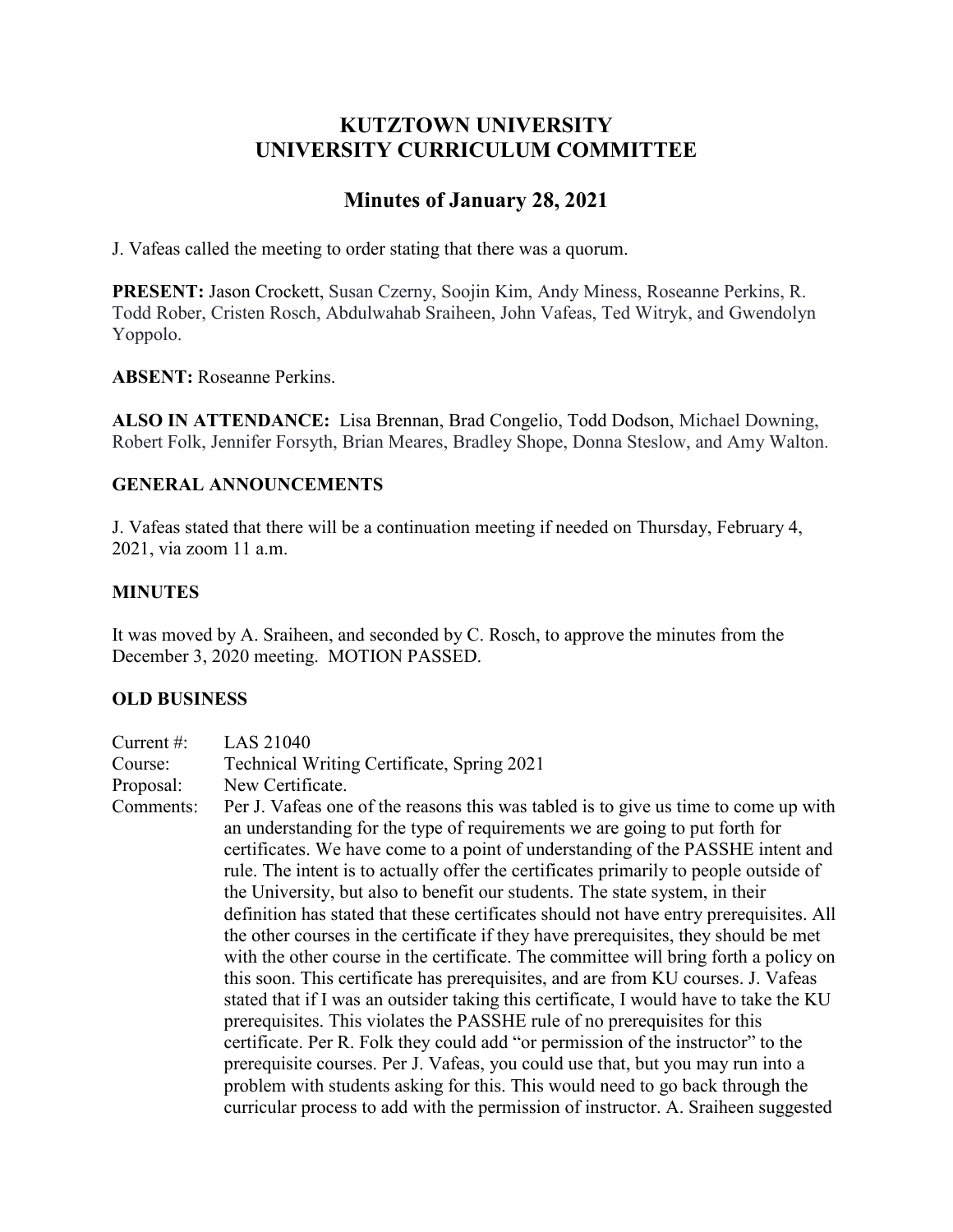we table this proposal again. J. Vafeas asked the committee if it would be possible to offer this certificate in the fall if it is tabled today. T. Rober stated if they get this done in time for the March 1<sup>st</sup> deadline and get this in for February's UCC meeting. J. Vafeas asked if we table this today with the understanding that the department will make the necessary changes and bring it to UCC at the latest in March, can we waive the March  $1<sup>st</sup>$  deadline because this proposal was submitted in the fall.

It was moved by A, Sraiheen, and seconded by T. Rober, to table this motion with the understanding that it will come back to UCC at the latest in March for Fall 2021 approval. MOTION PASSED.

### **NEW BUSINESS**

#### **College of Visual and Performing Arts**

| Current $\#$ : | VPA 2147                                                                    |
|----------------|-----------------------------------------------------------------------------|
| Program:       | Art Education, Minor, Fall 2021                                             |
| Proposal:      | Program Moratorium                                                          |
| Comments:      | T. Rober present to speak to this proposal. Current students can finish the |
|                | program, there are no new students being admitted.                          |

It was moved by A. Minness, and seconded by T. Rober to consider and approve this proposal. MOTION PASSED.

The following proposals were moved by A. Sraiheen, and seconded by C. Rosch to consider and approve as a block. MOTION PASSED

| <b>VPA 2148</b> | Course:   | ARU 401 Learning in the Visual Arts PreK-4, Fall 2021                     |
|-----------------|-----------|---------------------------------------------------------------------------|
|                 | Proposal: | Change in Credit Hours.                                                   |
| <b>VPA 2149</b> | Course:   | ARU 420 Learning in the Visual Arts Adolescence, Spring 2021              |
|                 | Proposal: | Change in Credit Hours.                                                   |
|                 | Comments: | Per J. Vafeas, graduating students are currently shy 1 credit to          |
|                 |           | Graduate without this change in credit hours, therefor we are asking the  |
|                 |           | Committee to approve this proposal with an effective date of Spring 2021. |
|                 |           | T. Witryk stated the Registrar's office is on board.                      |

#### **College of Business**

| Current $\#$ : | COB 21015                                        |
|----------------|--------------------------------------------------|
| Course:        | BUS 131 Legal Environment of Business, Fall 2021 |
| Proposal:      | Change in title, description, and syllabus.      |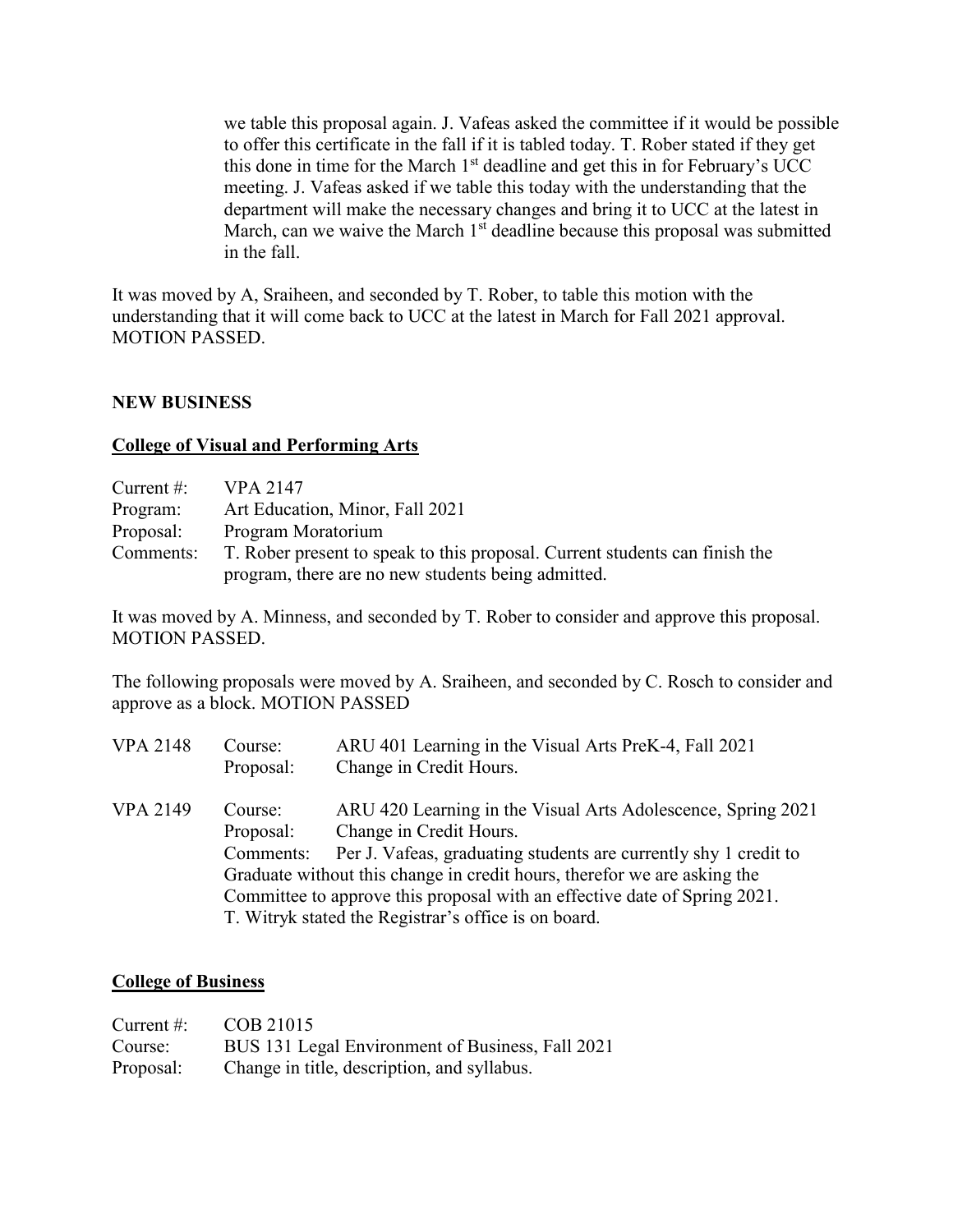It was moved by A. Sraiheen, and seconded by S. Kim, to consider and approve this proposal. MOTION PASSED.

| Current#: | COB 21016                                                                                                                                                                                                                                                                                                                                                                                                                                                                                    |
|-----------|----------------------------------------------------------------------------------------------------------------------------------------------------------------------------------------------------------------------------------------------------------------------------------------------------------------------------------------------------------------------------------------------------------------------------------------------------------------------------------------------|
| Course:   | SPT 313 Sport Analytics, Fall 2021                                                                                                                                                                                                                                                                                                                                                                                                                                                           |
| Proposal: | Addition of a new course to the Master Course Listing.                                                                                                                                                                                                                                                                                                                                                                                                                                       |
| Comments: | J. Vafeas stated departments that are proposing a new course, should review the<br>UCC website, the rationale is a section of the proposal that has been abolished in<br>favor of adding some rationale in the course description. Also the resources<br>should include electronic data bases. T. Rober stated under course objectives and<br>assessment the proposal should have the two blanket statements for those<br>sections. J. Vafeas asked for an updated proposal to be submitted. |

It was moved by T. Rober, and seconded by A. Minness, to consider and approve this proposal. MOTION PASSED.

| Current:  | COB 21017                                                       |
|-----------|-----------------------------------------------------------------|
| Course:   | BUS 332 Law and Regulation of Business Organizations, Fall 2021 |
| Proposal: | Change in title, description, syllabus, and prerequisites.      |
| Comments: | D. Steslow present to speak to this proposal.                   |

It was moved by T. Rober, and seconded by A. Minness, to consider and approve this proposal. MOTION PASSED.

#### **College of Education**

None.

#### **College of Liberal Arts and Sciences**

|          | Current #: $LAS 21079$                                                                      |
|----------|---------------------------------------------------------------------------------------------|
| Program: | Cybersecurity Certificate                                                                   |
|          | Proposal: New Certificate                                                                   |
|          | Comments: J. Vafeas stated this proposal does not fulfill the requirements we set forth per |
|          | PASSHE rules.                                                                               |

It was moved by T. Rober, and seconded by A. Minness to consider and approve this proposal. MOTION PASSED. It was moved by T. Witryk, and seconded by A. Minness, to table this proposal. MOTION PASSED.

#### **ANNOUNCEMENTS**

#### **General Education**

**LAS 21078** General Education: ENG 101 World Literature, Fall 2021